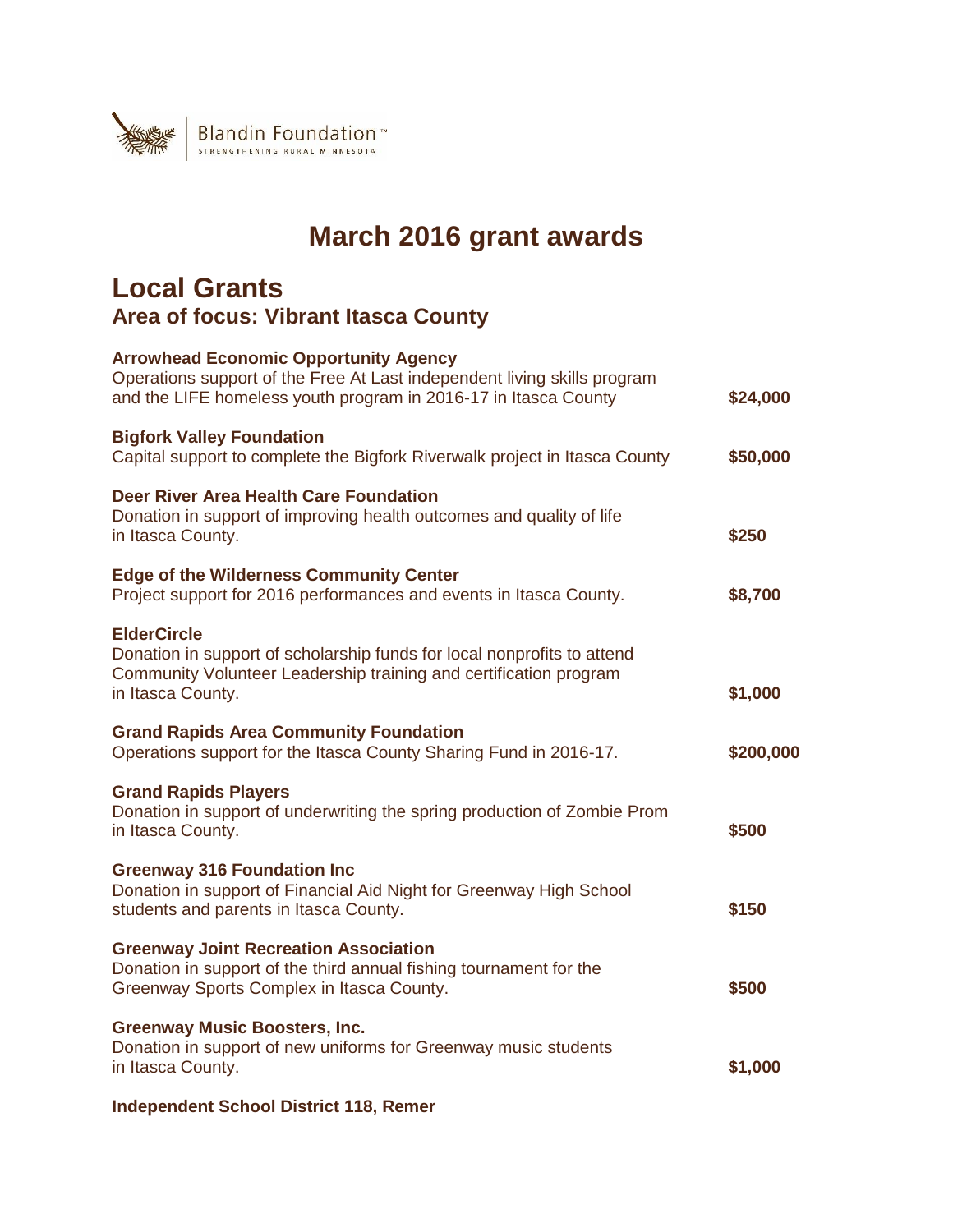| Capital support for the Inspire Me disability-friendly playground<br>project in Itasca County.                                                                            | \$5,000   |
|---------------------------------------------------------------------------------------------------------------------------------------------------------------------------|-----------|
| <b>Independent School District 118, Remer</b><br>Donation in support of Financial Aid Night for Northland High School<br>students and parents in the Itasca County area.  | \$125     |
| <b>Independent School District 316</b><br>Donation in support of the 2016 Greenway Post Prom event in Itasca County.                                                      | \$500     |
| <b>Independent School District 316</b><br>Project support for the 2015 Children First! New Year's Eve event<br>in Itasca County.                                          | \$5,750   |
| <b>Independent School District 318</b><br>Donation in support of the Grand Rapids High School 2016 post prom<br>event in Itasca County.                                   | \$750     |
| <b>Independent School District 318</b><br>Donation in support of Financial Aid Night for Grand Rapids High School<br>students and parents in Itasca County.               | \$150     |
| <b>Independent School District 319</b><br>Donation in support of the 2016 Financial Aid Night for Nashwauk-Keewatin<br>High School students and parents in Itasca County. | \$100     |
| <b>Itasca Community College</b><br>Donation in support of the college readiness program for area students<br>in grades 6-12 in Itasca County.                             | \$1,000   |
| <b>Itasca County</b><br>Donation in support of emergency safety signs for the Sheriff's Search<br>and Rescue team in Itasca County.                                       | \$1,000   |
| <b>Itasca Youth for Christ</b><br>Donation in support of staff match for the Ground Floor youth center<br>in Itasca County.                                               | \$500     |
| <b>Lets Go Fishing of MN</b><br>Donation for the Itasca Chapter of Lets Go Fishing with Seniors<br>in Itasca County.                                                      | \$1,000   |
| <b>Reif Arts Council</b><br>Operating support through June 2017 in Itasca County.                                                                                         | \$170,000 |
| <b>Area of focus: Expand Opportunity</b>                                                                                                                                  |           |
| Boys and Girls Club of the Leech Lake Area<br>Operating support in 2016.                                                                                                  | \$70,000  |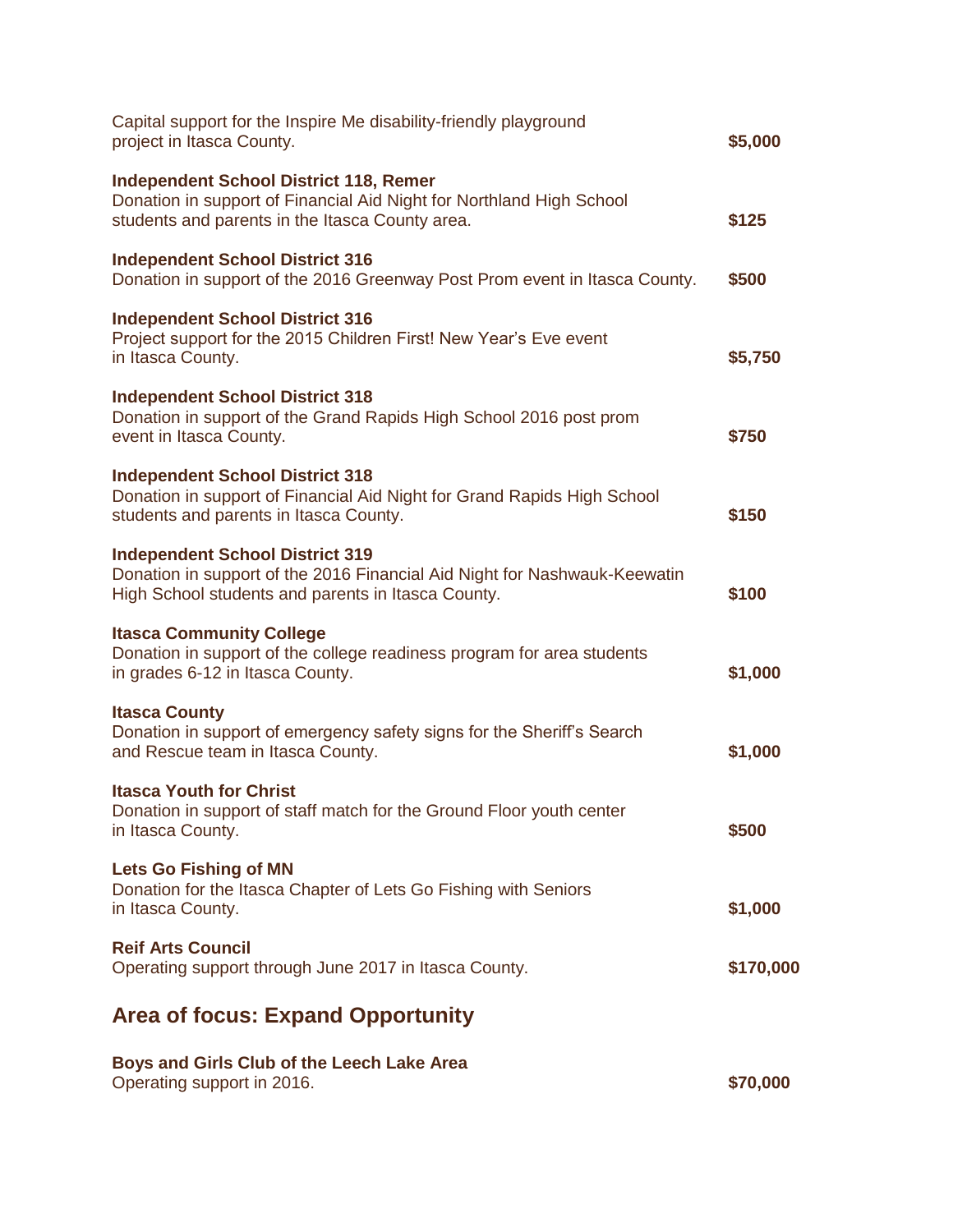| <b>Grand Rapids Area Community Foundation</b><br>Donation in support of Mobility Mania's awareness and community<br>event campaign in Itasca County.                                                                        | \$1,000   |
|-----------------------------------------------------------------------------------------------------------------------------------------------------------------------------------------------------------------------------|-----------|
| <b>Independent School District 363</b><br>Donation in support of updating the Northome School District's library<br>books in the Itasca area.                                                                               | \$1,000   |
| <b>ISD 317 Deer River</b><br>Project support to develop a Scholarship Coach support system<br>for Deer River High School students in Itasca County.                                                                         | \$6,000   |
| <b>Itasca Area Schools Collaborative</b><br>Project support for a study to align staffing needs across three education<br>initiatives in Itasca County.                                                                     | \$2,250   |
| <b>Itasca Community College</b><br>Project support for continuation of financial aid programs for Itasca County<br>high school graduates for the 2016-17 academic year.                                                     | \$375,000 |
| <b>Itasca Economic Development Corporation</b><br>Operating support to promote economic development opportunities<br>during 2016-17 throughout Itasca County.                                                               | \$500,000 |
| <b>KOOTASCA Community Action, Inc.</b><br>Operating support over two years for Circles of Support, Teen Parent<br>Program, Crisis Nursery, Homelessness Prevention and Community<br>Engagement activities in Itasca County. | \$539,800 |
| <b>MN Assistance Council for Veterans</b><br>Project support for programming and services to veterans<br>in the Itasca County area.                                                                                         | \$10,000  |
| <b>Rural Minnesota</b><br><b>Area of focus: Expand Opportunity</b>                                                                                                                                                          |           |
| <b>Bemidji Area Indian Center</b><br>Project support for the delivery of education and community engagement<br>in rural Minnesota.                                                                                          | \$22,500  |
| <b>Itasca Community College</b><br>Project support for the 2016 career fair in Itasca County and the surrounding<br>area.                                                                                                   | \$10,000  |
| <b>Latino Economic Development Center</b><br>Operating support in 2016-18 for the continued development and delivery<br>of business services to Latino populations in rural Minnesota.                                      | \$225,000 |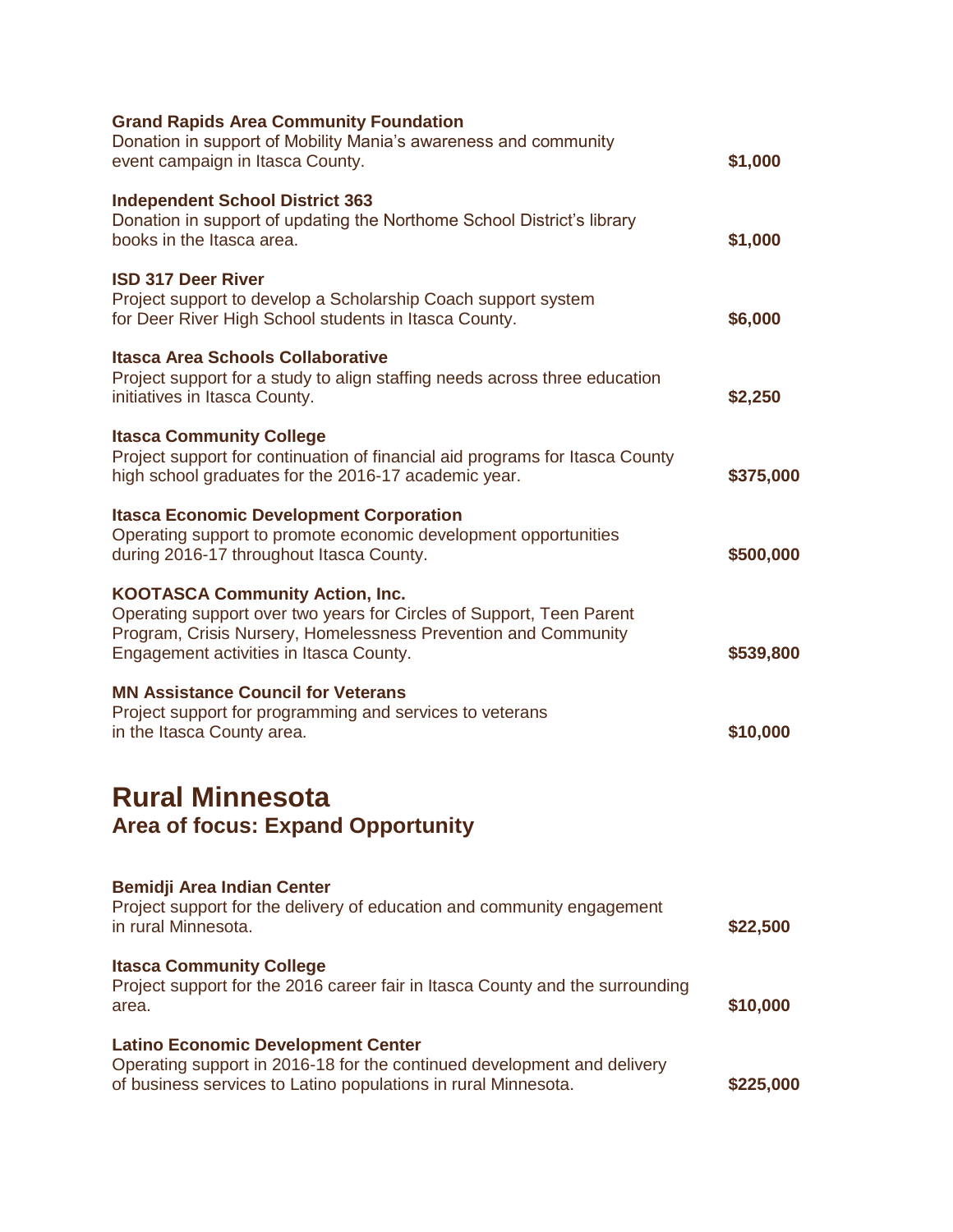| <b>Second Harvest North Central Food Bank</b><br>Project support for the Kids Backpack program in Itasca County and operational<br>support for the Cass Lake Food Shelf in the Cass Lake area.                                   | \$5,000             |
|----------------------------------------------------------------------------------------------------------------------------------------------------------------------------------------------------------------------------------|---------------------|
| <b>University of Minnesota Extension</b><br>Donation for UMD's Center of American Indian and Minority Health<br>in support of supplementing science program materials for teachers of Native<br>students in rural Minnesota.     | \$1,000             |
| Area of focus: Invest in Leadership                                                                                                                                                                                              |                     |
| <b>CommunityGiving</b><br>Project support for the Brainerd Lakes Area Community Foundation's<br>planning work for their Community Vision 2025 in rural Minnesota.                                                                | \$10,000            |
| <b>Duluth Area Family YMCA</b><br>Project support for community efforts in Cook County to increase quality<br>and access to early childhood care and education as part of the Blandin<br>Leadership Grants Program.              | \$5,000             |
| <b>Strong Towns</b><br>Project support for strengthening and expanding the Curbside Chat program<br>to promote sound community infrastructure planning and development in up to<br>ten communities in rural northeast Minnesota. | \$20,000            |
| <b>Winona State University Foundation</b><br>Donation in support of a World Café event in Winona to identify mutual vision<br>and possible commitment as part of the Blandin Leadership Grants Program.                          | \$1,000             |
| <b>Broadband</b><br><b>Rural Minnesota grants</b>                                                                                                                                                                                |                     |
| <b>Aitkin County</b><br>Project support to provide technical assistance to businesses to market<br>their products through online presence and social media as part<br>of the Broadband Program in rural Minnesota.               |                     |
| <b>Brainerd Lakes Area Development Corp</b><br>Project support to implement the Tech Services marketing plan as part<br>of the Broadband Program in rural Minnesota.                                                             | \$25,000<br>\$4,000 |
| <b>Brainerd Lakes Area Development Corp</b><br>Capital support for video conferencing equipment for use by area businesses<br>and organizations as part of the Broadband Program in rural Minnesota.                             | \$7,500             |
| <b>Carlton County</b><br>Project support to conduct a feasibility study to understand options                                                                                                                                    |                     |

for improving broadband infrastructure and services within the county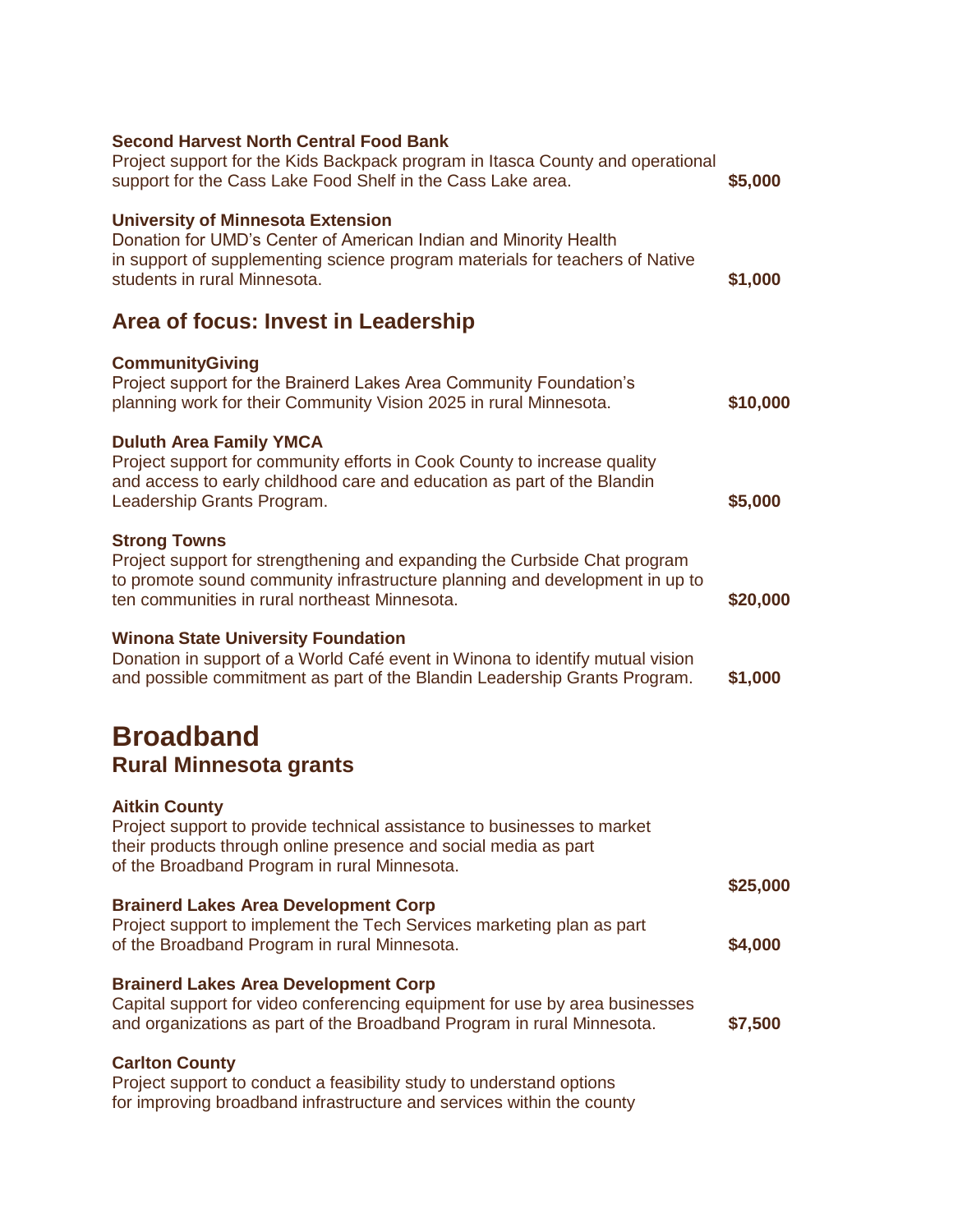| as part of the Broadband Program in rural Minnesota.                                                                                                                                                                                                                                                                                                                 | \$25,000 |
|----------------------------------------------------------------------------------------------------------------------------------------------------------------------------------------------------------------------------------------------------------------------------------------------------------------------------------------------------------------------|----------|
| <b>Chisago County Housing and Redevelopment Authority/</b><br><b>Economic Development Authority</b><br>Project support to create and maintain a multi-community/area website<br>to serve visitors and residents with information on activities, attractions<br>and community events as part of the Broadband Program in rural Minnesota.                             | \$5,500  |
| <b>Chisago County Housing and Redevelopment Authority/</b><br><b>Economic Development Authority</b><br>Project support to inventory, map and showcase businesses and attractions<br>along Old Highway 61 through online web and mobile devices as part of the<br>Broadband Program in rural Minnesota.                                                               | \$3,050  |
| <b>Chisago County Housing and Redevelopment Authority/</b><br><b>Economic Development Authority</b><br>Project support to increase the number of local businesses that have an online<br>presence as part of the Broadband Program in rural Minnesota.                                                                                                               | \$5,518  |
| <b>Chisago County Housing and Redevelopment Authority/</b><br><b>Economic Development Authority</b><br>Capital support for two video conference systems to enable distance learning<br>for the county, local residents, businesses and organizations as part<br>of the Broadband Program in rural Minnesota.                                                         | \$11,133 |
| <b>Chisago County Housing and Redevelopment Authority/</b><br><b>Economic Development Authority</b><br>Project support to mobilize community stakeholders to gather and share<br>information about existing and proposed broadband services and to develop<br>and implement broadband improvement strategies as part of the<br>Broadband Program in rural Minnesota. | \$10,000 |
| <b>Chisago County Housing and Redevelopment Authority/</b><br><b>Economic Development Authority</b><br>Capital support to create 8-10 wi-fi hot spots across Chisago County for<br>enhanced public access as part of the Broadband Program in rural Minnesota.                                                                                                       | \$8,500  |
| <b>City of Big Lake</b><br>Project support to install wi-fi access point at the Big Lake City Park to provide<br>public internet access and for community events as part of the<br>Broadband Program in rural Minnesota.                                                                                                                                             | \$10,000 |
| <b>City of Moose Lake</b><br>Project support to expand the Moose Lake Community Digital Messaging<br>System to other community entities enabling them to broadcast messages<br>to the public in rural Minnesota.                                                                                                                                                     | \$5,000  |
| <b>City of Redwood Falls</b><br>Project support to utilize telemedicine and other services that leverage<br>Broadband networks to provide advanced and specialized medical care<br>for the convenience of southwest Minnesota residents as part of the                                                                                                               |          |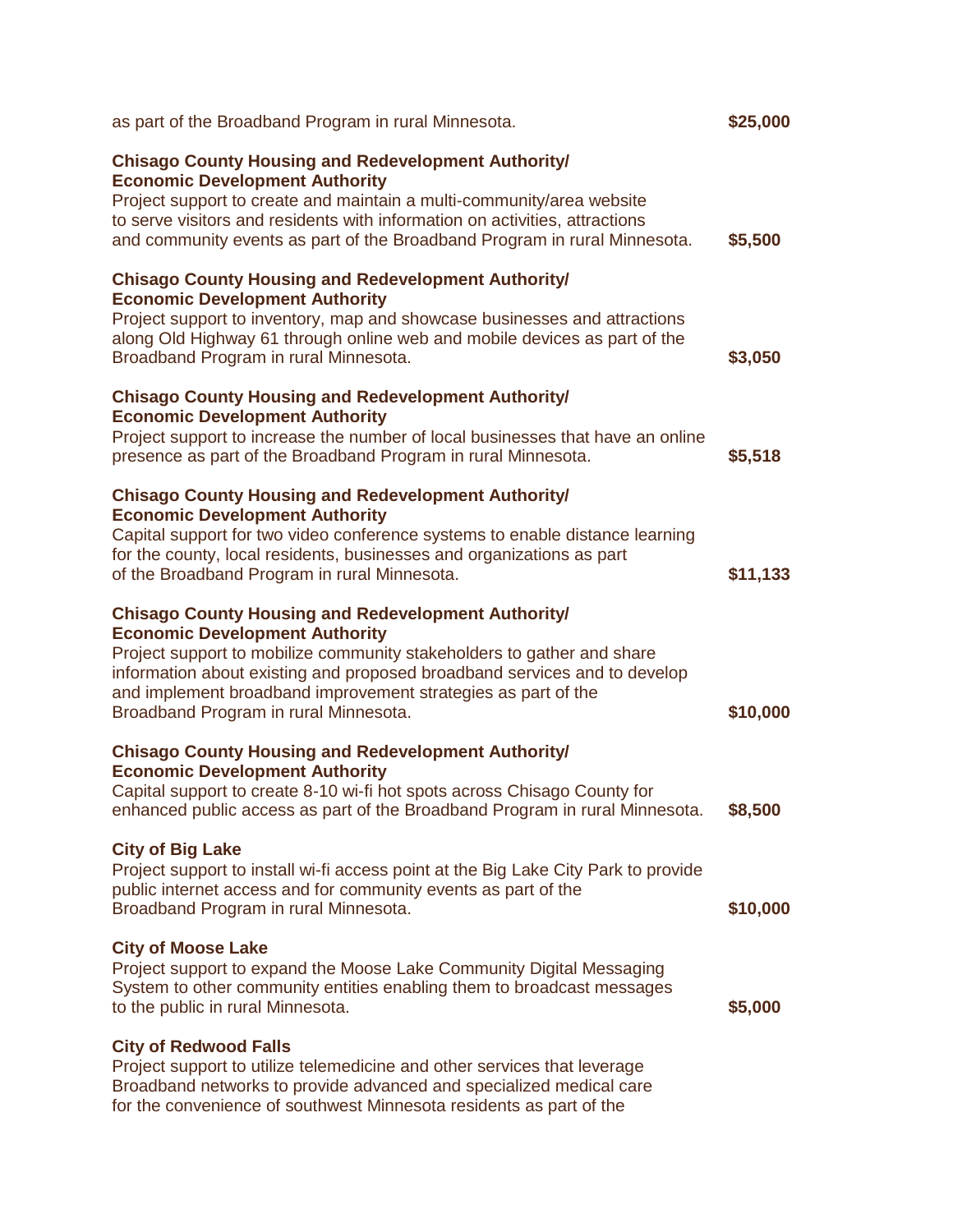| Broadband Program in rural Minnesota.                                                                                                                                                                                                                                                                   | \$25,000 |
|---------------------------------------------------------------------------------------------------------------------------------------------------------------------------------------------------------------------------------------------------------------------------------------------------------|----------|
| <b>City of Redwood Falls</b><br>Capital support to update technology for patron usage as part of the<br>Broadband Program in rural Minnesota.                                                                                                                                                           | \$10,500 |
| <b>Cook County</b><br>Project support to create a co-working center in Grand Marais that<br>will provide space for entrepreneurs and tele-workers to congregate<br>and work using the fiber optic network and center equipment<br>as part of the Broadband Program in rural Minnesota.                  | \$17,200 |
| <b>East Central Regional Development Commission</b><br>Project support to work with up to five rural townships to identify<br>and implement broadband solutions providing public access in areas<br>with little to no existing broadband access as part of the Broadband<br>Program in rural Minnesota. | \$13,000 |
| <b>Fond du Lac Band of Lake Superior Chippewa</b><br>Capital support for classroom technology to enhance staff professional<br>development and ecvourage collaboration between school staff, students<br>and community members as part of the Broadband Program in rural Minnesota.                     | \$2,100  |
| <b>Independent School District 518</b><br>Project support to implement the use of the myON digital library in the<br>Worthington area for the benefit of preschoolers and their families as part of<br>the Broadband Program in rural Minnesota.                                                        | \$5,000  |
| <b>Independent School District 728</b><br>Project support to increase public Internet access by opening the Community<br>Education Center an additional 240 hours on nights and weekends as part<br>of the Broadband Program in rural Minnesota.                                                        | \$2,000  |
| <b>Independent School District 94</b><br>Project support for technology training and resources for enrichment<br>activities and parenting skills to pre-K students and families as part<br>of the Broadband Program in rural Minnesota.                                                                 | \$17,760 |
| <b>Joseph R. Brown Heritage Society</b><br>Capital support to create 26 wi-fi hot spots in five communities in Renville<br>and Sibley counties as part of the Broadband Program in rural Minnesota.                                                                                                     | \$25,000 |
| Kandiyohi County & City of Willmar EDC<br>Project support to conduct a study to determine the feasibility of a new<br>Fiber to the Premise network throughout Kandiyohi County as part<br>of the Broadband Program in rural Minnesota.                                                                  | \$25,000 |
| <b>Martin County</b><br>Capital support to provide a variety of devices for local school districts<br>allowing them to upgrade their use of technology as part of the Broadband<br>Program in rural Minnesota.                                                                                          | \$15,000 |
|                                                                                                                                                                                                                                                                                                         |          |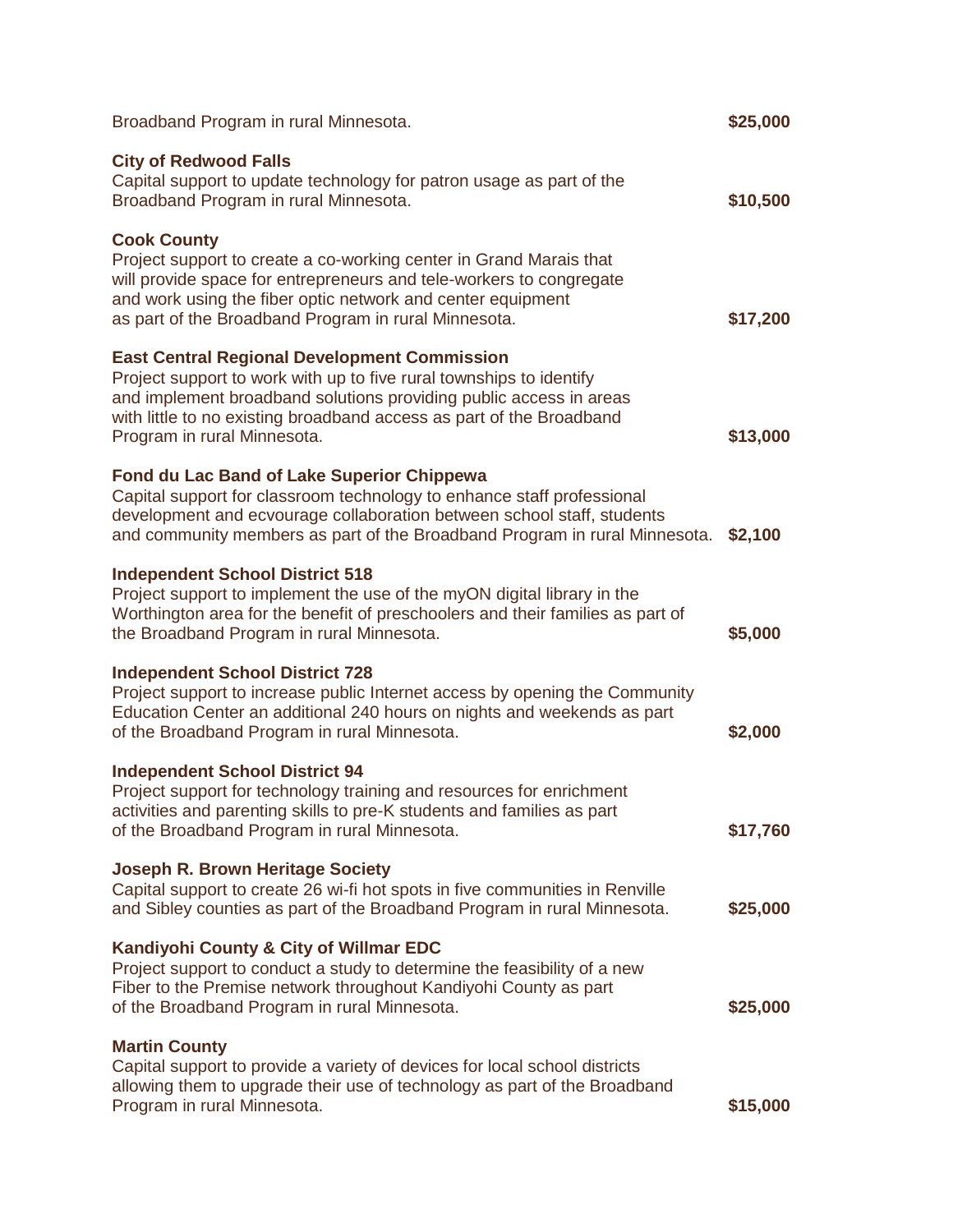| <b>Martin County</b><br>Project support to provide businesses in the Martin County area relevant<br>training in social media and online presence as part of the Broadband<br>Program in rural Minnesota.                                                                             | \$5,000  |
|--------------------------------------------------------------------------------------------------------------------------------------------------------------------------------------------------------------------------------------------------------------------------------------|----------|
| <b>Mille Lacs County</b><br>Project support to conduct educational outreach and "take rate" survey<br>of County residents to develop a business plan for a fiber ring/wireless<br>network for rural Mille Lacs County as part of the Broadband Program<br>in rural Minnesota.        | \$10,000 |
| <b>Mille Lacs County</b><br>Project support for a feasibility study of using a wireless broadband<br>system throughout the county as a part of the Broadband Program<br>in rural Minnesota.                                                                                          | \$14,000 |
| <b>Mille Lacs County</b><br>Project support to provide a series of technology workshops to increase<br>the online presence of businesses via websites and social media as part of<br>the Broadband Program in rural Minnesota.                                                       | \$10,000 |
| <b>MN State Community &amp; Tech College - Wadena</b><br>Project support to host a one-day tech expo event in Wadena that will combine<br>active learning by MNSCU students and displays and seminars for the general<br>public as part of the Broadband Program in rural Minnesota. | \$9,950  |
| <b>Moose Lake Community Schools</b><br>Capital support to equip school activity busses with wi-fi to provide access<br>for students to be able to work on homework assignments when travelling<br>long distances as part of the Broadband Program in rural Minnesota.                | \$5,000  |
| <b>Nobles County</b><br>Capital support for mobile devices within two branches of the Nobles County<br>Library for patron usage and check out to community groups and preschools<br>as part of the Broadband Program in rural Minnesota.                                             | \$7,000  |
| <b>Nobles County</b><br>Project support to bring fiber to the Biotechnology Advancement Center,<br>its teleconferencing room, and the business incubators in the Worthington<br>Industrial Park as part of the Broadband Program in rural Minnesota.                                 | \$6,600  |
| <b>Northland Foundation</b><br>Operations support for continued funding of the Rural Economic<br>Development (RED) Group in rural Minnesota.                                                                                                                                         | \$20,000 |
| <b>Northland Foundation</b><br>Project support to host the 2016 Early Childhood Summit<br>in northeastern Minnesota.                                                                                                                                                                 | \$5,000  |
|                                                                                                                                                                                                                                                                                      |          |

## **Range Regional Health Services**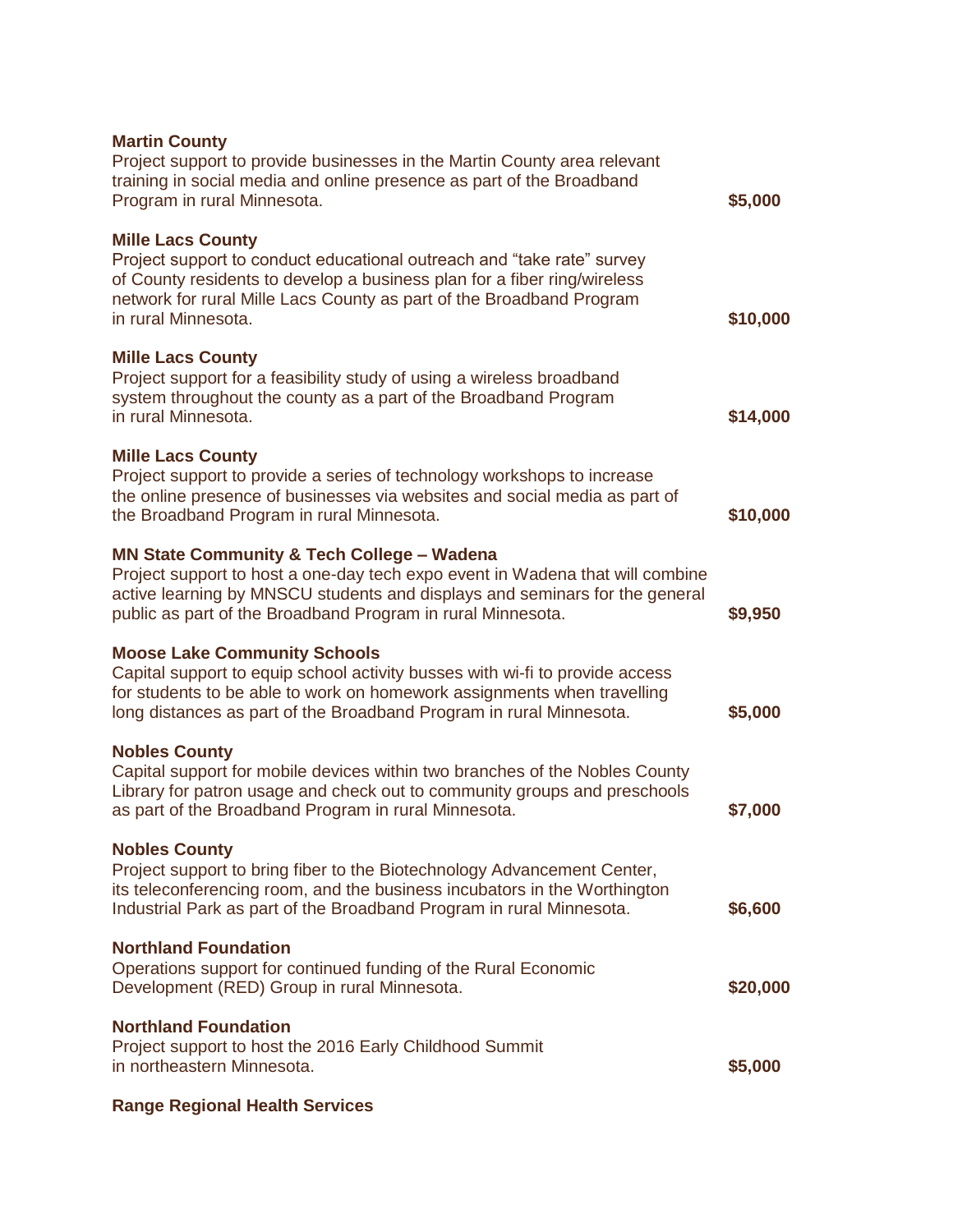| Donation in support of the annual community health expo for northeastern<br>Minnesota, including Itasca County.                                                                                                                                                                           | \$1,000   |
|-------------------------------------------------------------------------------------------------------------------------------------------------------------------------------------------------------------------------------------------------------------------------------------------|-----------|
| <b>Red Rock Central School</b><br>Project support to provide technology training to students, residents,<br>and businesses of the Lamberton area of Redwood County as part of the<br>Broadband program in rural Minnesota.                                                                | \$6,000   |
| <b>Red Wing Ignite</b><br>Project support to facilitate and host activities that will create and support<br>a culture of innovation within Red Wing as part of the Broadband Program<br>in rural Minnesota.                                                                               | \$25,000  |
| <b>Red Wing Ignite</b><br>Project support for a unified marketing and branding initiative across<br>all key stakeholder organizations in Red Wing as part of the Broadband<br>Program in rural Minnesota.                                                                                 | \$10,000  |
| <b>Redwood Area School District</b><br>Capital support to provide current educational technology to preschoolers<br>and their parents to enhance learning and readiness for kindergarten as part<br>of the Broadband Program in rural Minnesota.                                          | \$9,300   |
| <b>Redwood County</b><br>Project support to market and promote the new Technology Training Center<br>and Lunch N Learn technology classes for area residents and businesses<br>while promoting the need for better broadband as part of the Broadband<br>Program in rural Minnesota.      | \$4,000   |
| <b>Redwood County</b><br>Project support to provide Geographic Information Systems to the public<br>via the Internet, creating efficiencies for both county staff and the public<br>as part of the Broadband Program in rural Minnesota.                                                  | \$12, 100 |
| <b>Rural and American indigenous Leadership</b><br>Operating support over three years for women's leadership<br>training in rural Minnesota.                                                                                                                                              | \$50,000  |
| <b>Sherburne County</b><br>Capital support to extend an existing City of Elk River fiber network<br>from Zimmerman School to Zimmerman City Hall to provide fiber-based<br>broadband to the tenants and users of City Hall campus as part of the<br>Broadband Program in rural Minnesota. | \$10,000  |
| <b>Sherburne County</b><br>Capital support to build fiber and install wireless networking equipment<br>to provide visitors with broadband access as part of the Broadband<br>Program in rural Minnesota.                                                                                  | \$12,000  |
| <b>Sherburne County</b><br>Capital support for wi-fi access in downtown Elk River as part                                                                                                                                                                                                 |           |